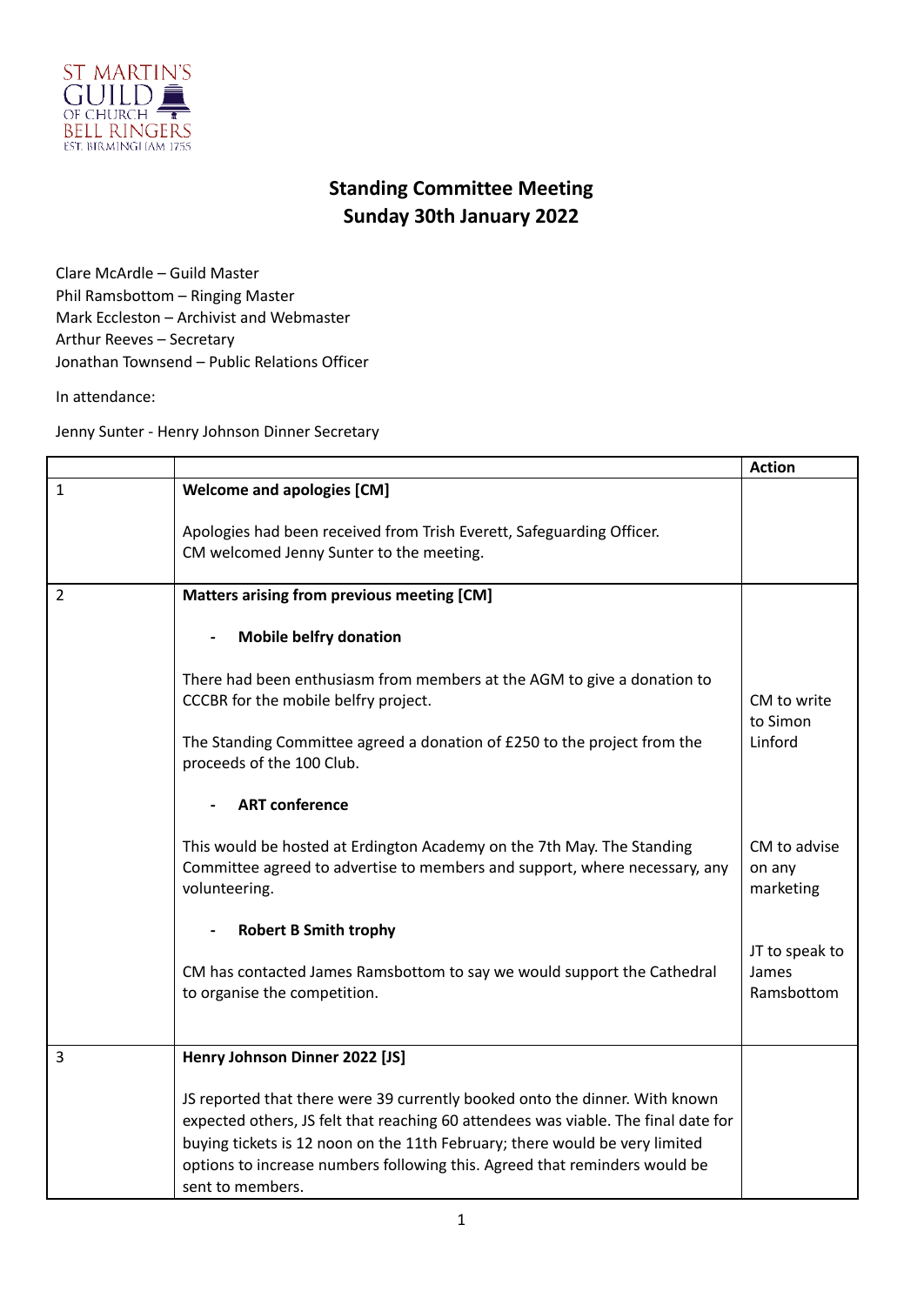|   | TS confirmed that no invoice had yet been received; JS will pick this up with the<br>venue on the 31st Jan 2022.                                                                                                                                                                                                                                                                                                                                                               | JS                           |
|---|--------------------------------------------------------------------------------------------------------------------------------------------------------------------------------------------------------------------------------------------------------------------------------------------------------------------------------------------------------------------------------------------------------------------------------------------------------------------------------|------------------------------|
|   | JS requested the running order. CM to provide.<br>JS asked for a photograph of St Chad's and photographs of Andrew Stubbs. ME<br>to provide.                                                                                                                                                                                                                                                                                                                                   | <b>CM</b><br><b>ME</b>       |
|   | Information would also need to go out to those attending that it is a cashless<br>bar.                                                                                                                                                                                                                                                                                                                                                                                         |                              |
|   | JS confirmed that the venue was providing tables of 8. JS requested support<br>with the seating plan and suggested a meeting on the 20th Feb at 8pm. The<br>suggestion was to ask Eleanor Linford to support.                                                                                                                                                                                                                                                                  | JS to arrange                |
|   | CM to print the programme.                                                                                                                                                                                                                                                                                                                                                                                                                                                     |                              |
|   | CM confirmed the format of this year's dinner:<br>Toasts given to the Queen, Henry Johnson and the church<br>Handbells on the Blews bells with short introduction                                                                                                                                                                                                                                                                                                              | <b>CM</b>                    |
|   | Steve Horton: tribute to Andrew Stubbs and a welcome to the guests<br>Michael Church: to provide a response focusing on a personal tribute to<br>Andrew Stubbs                                                                                                                                                                                                                                                                                                                 |                              |
|   | Clare McArdle: to speak to the Health of the Chairpeople                                                                                                                                                                                                                                                                                                                                                                                                                       |                              |
|   | CM confirmed Chairs for 2023 (Julia Cater) and 2024 (Eleanor Linford); both<br>have been confirmed.                                                                                                                                                                                                                                                                                                                                                                            |                              |
|   | ME to provide a display for Andrew Stubbs and requested two standard size<br>tables, away from the bar.                                                                                                                                                                                                                                                                                                                                                                        | ME                           |
|   | JT offered support with publicising the event on social media.                                                                                                                                                                                                                                                                                                                                                                                                                 |                              |
| 4 | <b>Upcoming events</b>                                                                                                                                                                                                                                                                                                                                                                                                                                                         |                              |
|   | <b>Summer Walking Tour</b>                                                                                                                                                                                                                                                                                                                                                                                                                                                     |                              |
|   | Mike Dodson has offered to organise the tour again this year, on the<br>9th July. This was enthusiastically agreed to.                                                                                                                                                                                                                                                                                                                                                         | AR to contact<br>Mike Dodson |
|   | <b>Commonwealth Games</b>                                                                                                                                                                                                                                                                                                                                                                                                                                                      |                              |
|   | JT has continued liaising with the Commonwealth Games organisers. JT<br>has booked Perry Barr, the Cathedral (though there is an outdoor<br>broadcast booked that day also which may impact the booking) and<br>Moseley. St Martin's will be requested if the Cathedral is not available.<br>JT to continue liaising with the organisers. If the responses are not<br>forthcoming, we will organise our own event with a probable focus on<br>the day of the Opening Ceremony. | JT                           |
|   | <b>Queen's Platinum Jubilee</b>                                                                                                                                                                                                                                                                                                                                                                                                                                                |                              |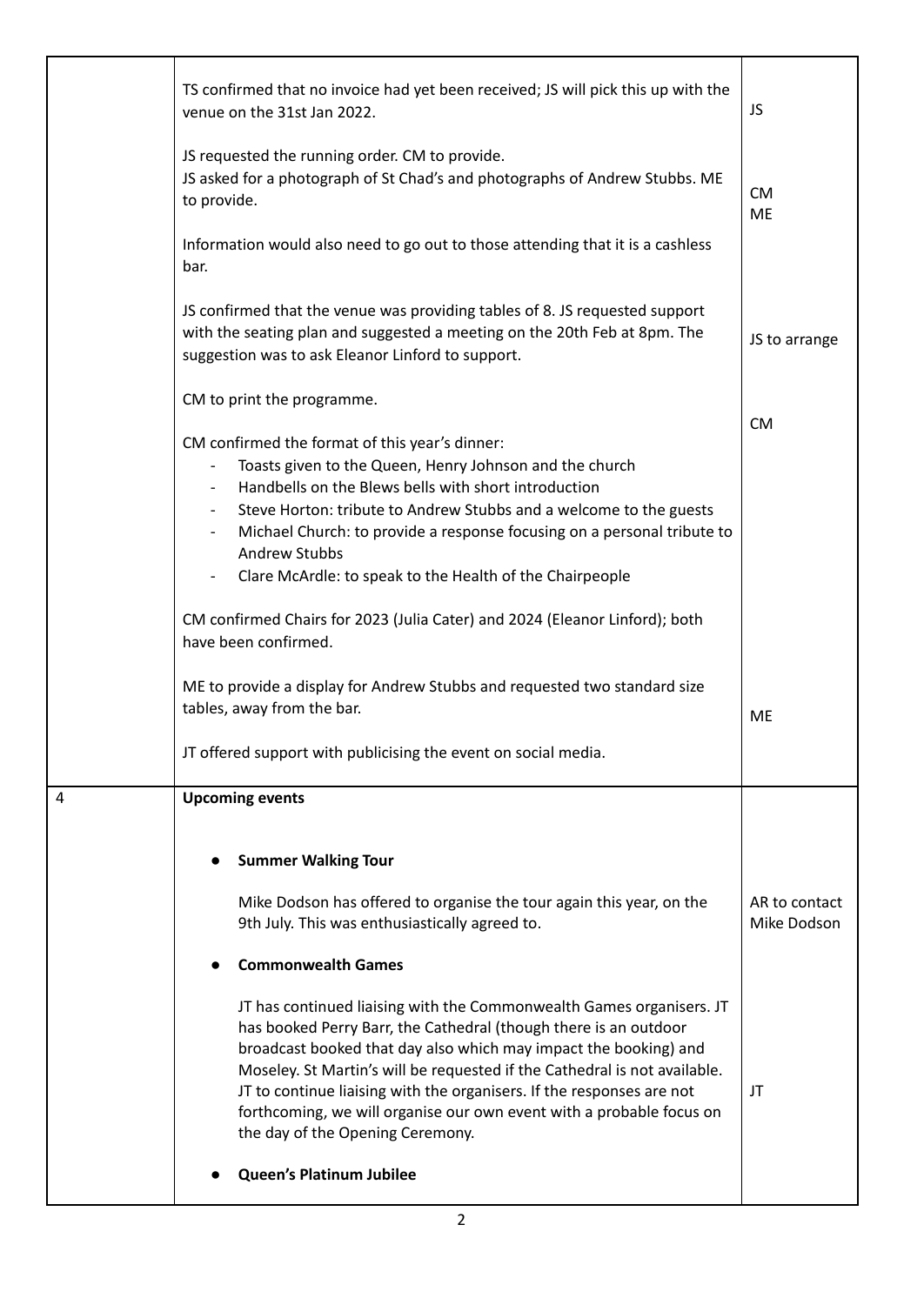|   | The CCCBR recommendation was for ringing on the Friday 3rd June<br>bank holiday around the time of the Service at St Paul's Cathedral. CM<br>felt the Guild's role would be to support coordination of ringers across<br>towers to help towers who may be short of ringers.<br>This will be discussed in detail at the April meeting                                                                                                                                     |                                        |
|---|--------------------------------------------------------------------------------------------------------------------------------------------------------------------------------------------------------------------------------------------------------------------------------------------------------------------------------------------------------------------------------------------------------------------------------------------------------------------------|----------------------------------------|
| 5 | <b>Treasurer's Update [TS]</b>                                                                                                                                                                                                                                                                                                                                                                                                                                           |                                        |
|   | TS confirmed that the BRF stood at £26983.88                                                                                                                                                                                                                                                                                                                                                                                                                             |                                        |
|   | There are 297 current members, 149 of whom are currently unpaid for 2022.                                                                                                                                                                                                                                                                                                                                                                                                |                                        |
|   | TS confirmed the Zoom account had been renewed for a further year. TS<br>advised that we should review Zoom registration for 2023, since the use of the<br>platform has reduced significantly in the last year.                                                                                                                                                                                                                                                          |                                        |
|   | The CCCBR Representative fee had been paid for 2022                                                                                                                                                                                                                                                                                                                                                                                                                      |                                        |
|   | TS demonstrated MemberMojo from the Surrey Association website which she<br>felt could support us with membership. The app provides the opportunity to<br>email members and set automatic reminders for renewals. TS suggested that<br>relevant officers meet with the Surrey Association to seek their views on how<br>they have found it. There was enthusiasm from officers towards this.                                                                             | TS to set up<br>meeting                |
|   | CM reported that we are expecting to receive an application form for the BRF<br>from Moseley to install a training bell in the church at a cost of £3000. The<br>Moseley PCC would be paying 75% of the cost, with £750 requested from the<br>BRF. This would equate to 25%. There was agreement that, once the application<br>had been received, the Standing Committee would recommend to the trustees<br>that the BRF should support this project to the sum of £750. |                                        |
| 6 | <b>Safeguarding Update [TE]</b>                                                                                                                                                                                                                                                                                                                                                                                                                                          |                                        |
|   | TE had given her apologies. In her absence, she had written in to report that<br>she had received no safeguarding concerns.                                                                                                                                                                                                                                                                                                                                              |                                        |
|   | CM had liaised with TE over the safeguarding protocols of the recent Young<br>Change Ringers' Association outing to Birmingham. CM shared her thanks to TE<br>for her support with this.                                                                                                                                                                                                                                                                                 |                                        |
|   | TE had requested that the Basic Safeguarding course should be advertised again<br>to members. This was agreed.                                                                                                                                                                                                                                                                                                                                                           | AR                                     |
| 7 | <b>Associate Members [CM]</b>                                                                                                                                                                                                                                                                                                                                                                                                                                            |                                        |
|   | CM introduced three Associate Members from the BSoBR:<br>Diane McAndrew<br>John Moore<br>Pam Moore                                                                                                                                                                                                                                                                                                                                                                       | AR to write to<br>associate<br>members |
|   |                                                                                                                                                                                                                                                                                                                                                                                                                                                                          |                                        |